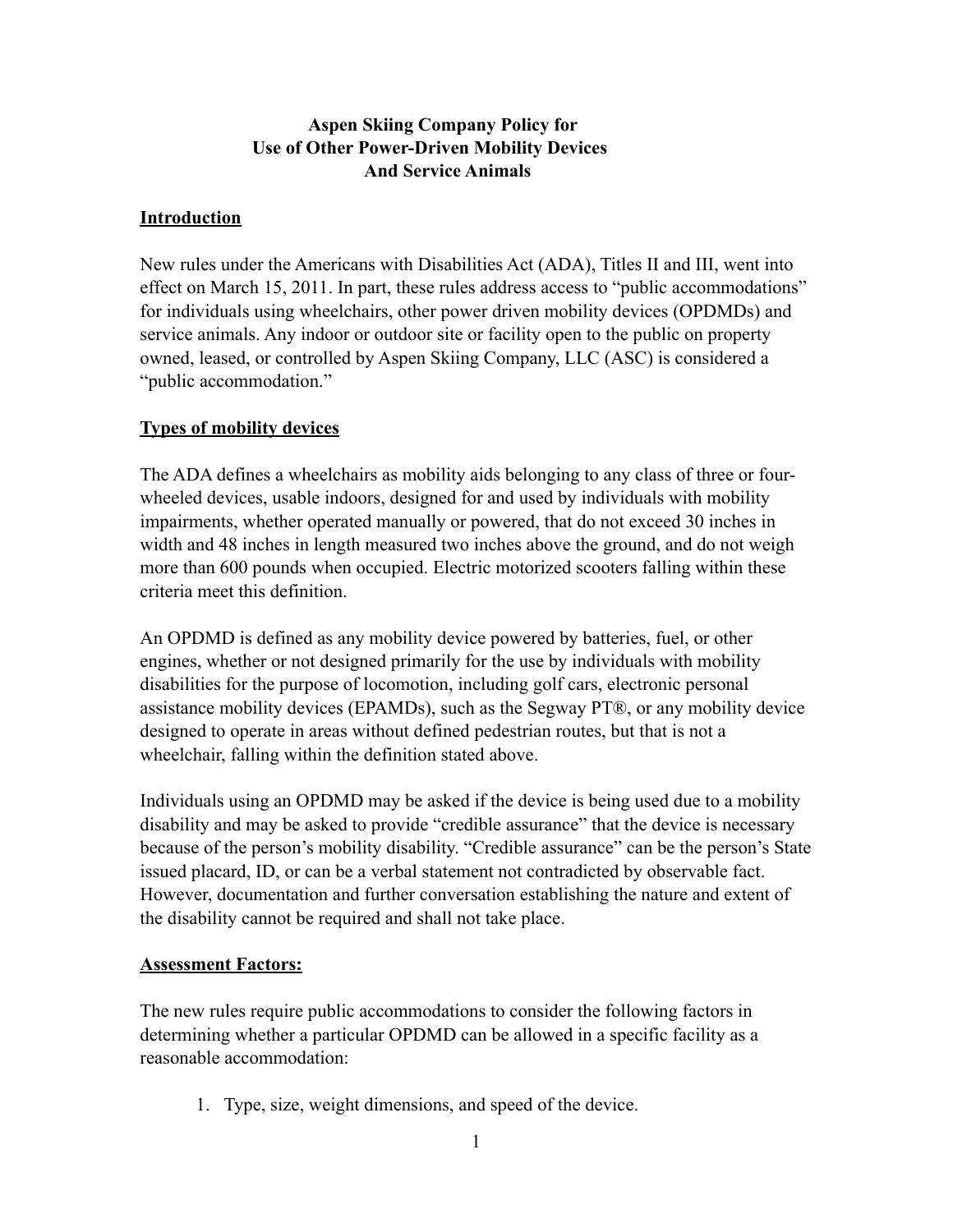- 2. The facility's volume of pedestrian traffic which may vary at different times of day, week, month, or year;
- 3. The facility's design and operational characteristics(e.g. whether its service, program, or activity is conducted indoors, its square footage, the density and placement of stationary devices, and the availability of storage for the device, if requested by the user);
- 4. Whether legitimate safety requirements can be established to permit the safe operation of the other power-driven mobility device in the specific facility; and
- 5. Whether the use of the other power-driven mobility device creates a substantial risk of serious harm to the immediate environment or natural or cultural resources, or poses a conflict with Federal land management laws and regulations.

# **Service Animals:**

"Service animals" are dogs that have been individually trained to do work or perform tasks for the benefit of an individual with a disability. Other animals, whether wild or domestic, do not qualify as "service animals." Dogs that are not trained to perform tasks that mitigate the effects of a disability, including dogs that are used purely for emotional support, are not "service animals."

Subject to certain limitations, miniature horses may be substituted for service dogs. Miniature horses as used as service animals must meet the standards set forth by the American Miniature Horse Association. Specifically, miniature horses may not exceed thirty-four inches at the withers measured at the last mane hairs. The use of miniature horses is prohibited on all ski lifts and within buildings on ASC property due to size, weight, and other safety considerations within each location.

All service animals must fall within current ADA guidelines, which include, but are not limited to: remain under the direct control of the user at all times; be house broken; and be trained and utilized for a specific disability approved by ADA regulations.

## **Winter Policy Statement**

Persons using wheel chairs and other manually operated mobility devices are permitted in all areas open to the public for pedestrian use.

ASC operates the Aspen Mountain, Buttermilk, Snowmass, and Aspen Highlands ski areas under Special Use Permits issued by United States Forest Service. The Special Use Permits prohibit use of motorized vehicles, including OPDMDs, by members of the public at any ASC ski area during winter operations.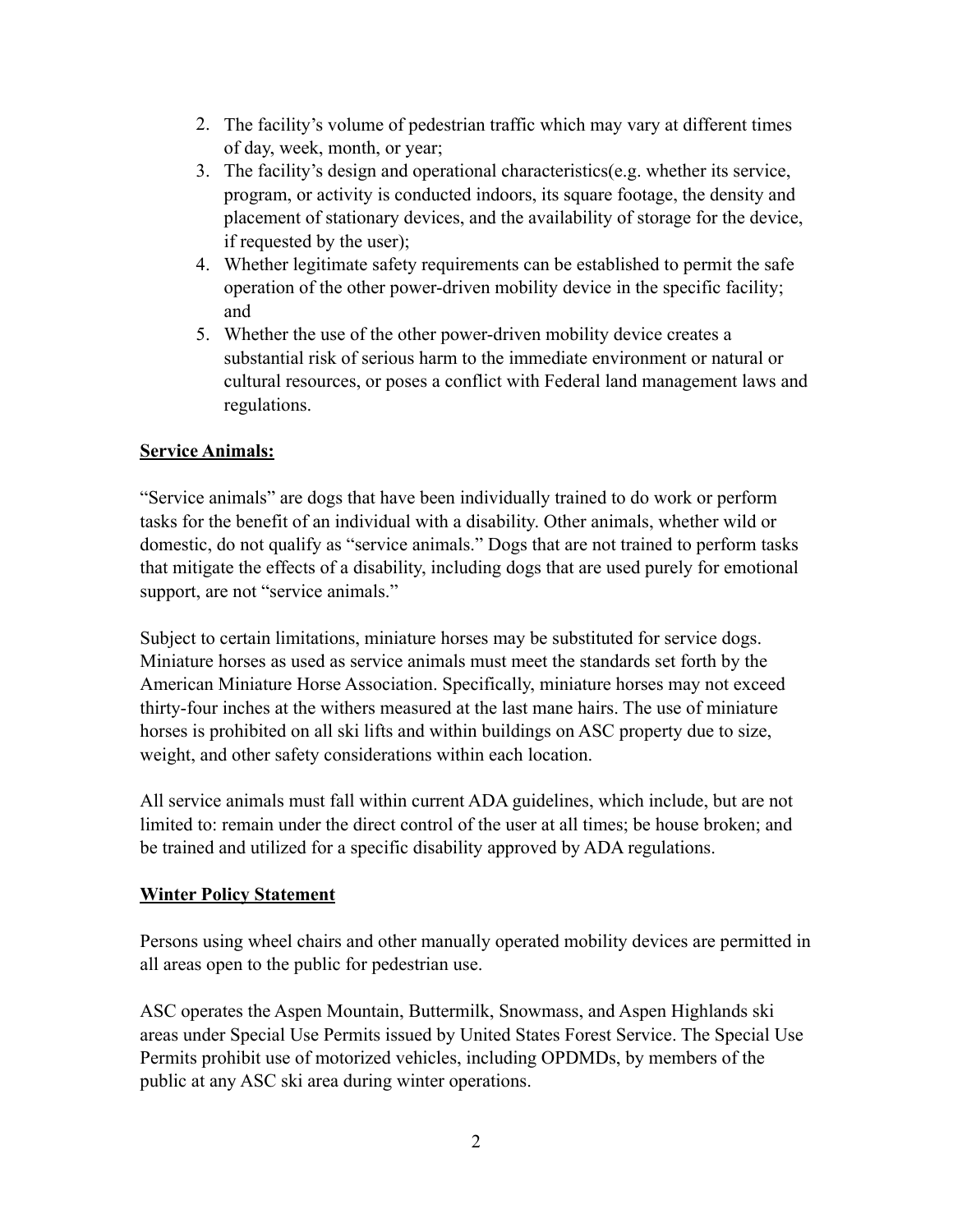#### **Additional Considerations**:

Pursuant to Assessment Factor (4), above, the use of power driven vehicles by the public, including OPDMDs used by individuals with mobility disabilities, poses a direct conflict with ASC's legitimate safety requirements for the safe operation of a ski area. These safety concerns include the use of devices on slopes that expose the OPDMD users and skiers/snowboarders to unreasonable safety hazards. These safety concerns are compounded by large volume of ski slope and trail use at ASC ski areas. These safety requirements are based on actual risks and are not intended to be discriminatory in any way.

## **Winter Policy for Service Animals**

ASC supports the use of trained service animals during the Winter Operating Season. All service animals must meet current ADA guidelines which include, but are not limited to: remaining under the direct control of the user at all times, be house broken and be trained and utilized for a specific disability per ADA regulations.

Use of service animals on the Aspen Mountain Gondola located at the Aspen Mountain Ski Area and the Elk Camp Gondola located at the Snowmass Ski Area is permitted. However, due to size and weight constraints, the use of miniature horses on these lifts is prohibited. ASC prohibits the public from having service animals on all other lifts. ASC restricts the use of animals on the lifts to dogs specifically trained, or in the process of being trained for avalanche search and rescue work and which are under the direct control of ASC personnel. The use of service animals on ski lifts and ski terrain directly conflicts with ASC's safety requirements and impedes the reasonably safe operation of ASC's onslope activities. These safety concerns include the real potential for conflicts between service animals and skiers and riders and are compounded by the large volume of slope and trail use. These safety requirements are based on actual risks and are not intended to be discriminatory in any way.

Exception: Service dogs may be used on ski terrain at the Snowmass Ski Area. Service dogs must be leashed at all times and both dog and owner must comply with ASC's Uphiller Guidelines.

#### **Summer Policy Statement**

ASC Summer Operations are limited to the Aspen Mountain and Snowmass Ski Areas. It is ASC's intent to provide equal opportunity to all visitors to experience the facilities and natural and cultural resources on all ASC public accommodations. Due to the broad range of devices and vehicles falling within the definition of OPDMD, ASC will contemplate the use of such devices subject to the Assessment Factors cited above. Until such time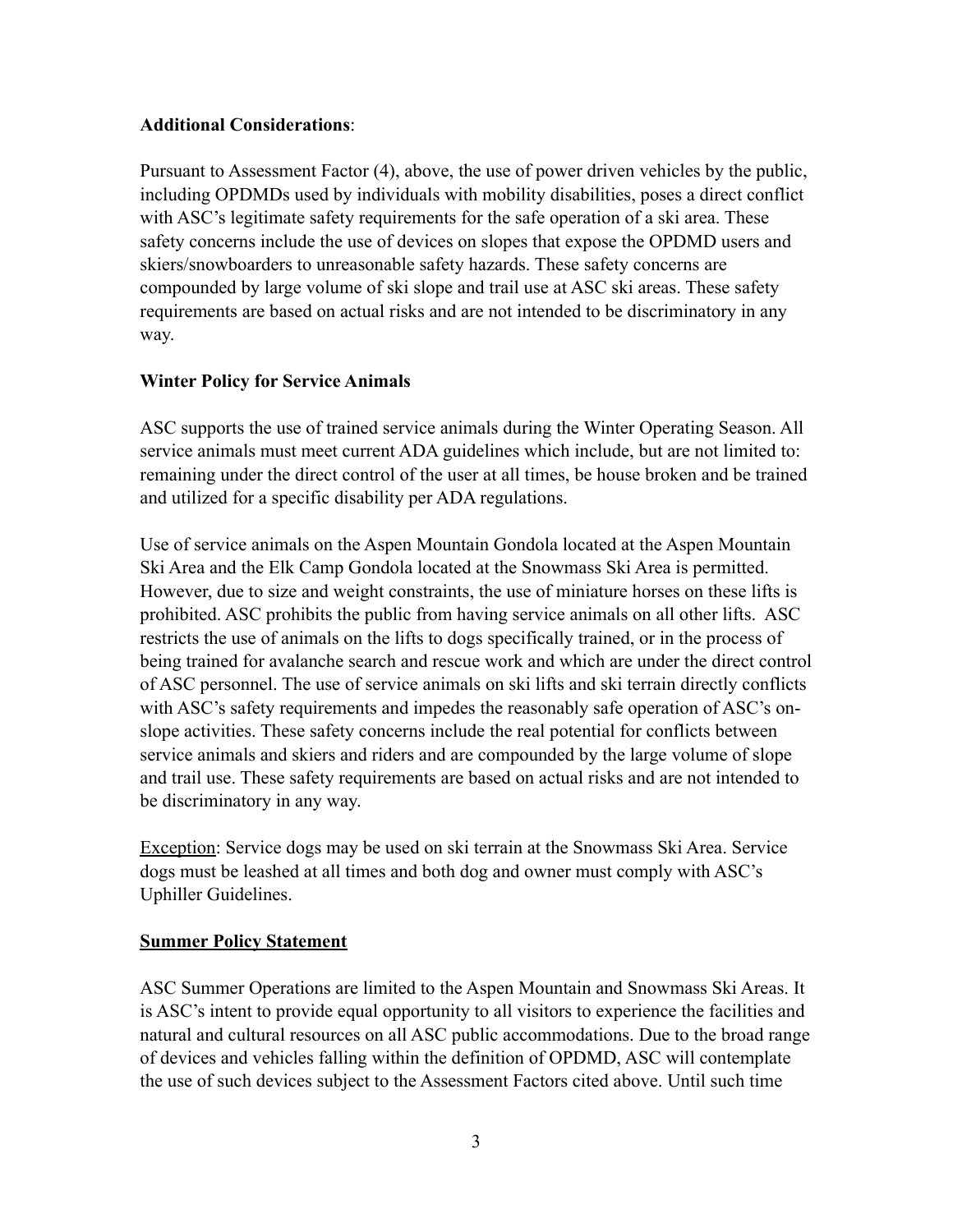and pending further review, ASC will allow use of OPDMDs that meet the following criteria:

- a) Limited by the intended use of the device or vehicle, based upon the manufacturer's recommendation and the type of recreation activity the device or vehicle is designed and used for.
- b) If powered by an internal combustion engine, the engine shall have a four-stroke cycle, be equipped with an approved spark arrestor muffler, and meet Clean Air standards in effect at the time of its manufacture. Two stroke cycle engines are not allowed.
- c) If powered by an internal combustion engine, OPDMDs are not allowed inside structures.
- d) Used only on paved (concrete, asphalt, or compacted aggregate) paths on the sites owned or controlled by ASC. Note: this does not include trails or inside structures. At no time are OPDMDs allowed on any ASC ski trails or runs.
- e) Used in accordance with normal operating hours for the respective ASC owned and or operated facility and in compliance with current regulations and policy governing public use of ASC programs and sites.
- f) Used on ASC owned and controlled vehicle ways with a posted speed limit of 15 mph or less.
- g) Combine width of OPDMD, operator, and additional load does not exceed 45% of the surface width of the circulation path.

All ASC trails designated for pedestrian traffic are open to individuals with mobility disabilities using wheelchairs, scooters, walkers, crutches, canes, braces and other similar devices. ASC does not represent or warrant that ASC slopes, trails and facilities are designed, maintained, or managed for any mobility device.

Any ASC trail designated for hiking, biking, horseback riding, and interpretation is open to individuals with mobility devices using wheelchairs, as defined herein. However, these trails *are not* open to OPDMDs due to Assessment Factors (1), (2), (4) and (5), cited above. OPDMDs pose a legitimate safety threat to other individuals using the trails and they pose a substantial risk to the natural and cultural resources associated with the trails, and, by their nature, disturb the intended trail experience. ASC's assessment is based on actual safety risks and other Assessment Factors and is not intended to be discriminatory in any way.

Any ASC trail or facility that allows use of motor vehicles to the public are open to individuals with mobility disabilities using wheelchairs, as defined herein, and to OPDMDs meeting the criteria stated in this Policy.

Individuals with mobility disabilities using ASC trails and facilities open to wheelchairs, as defined herein, and OPDMDs meeting the criteria stated in this Policy, use those trails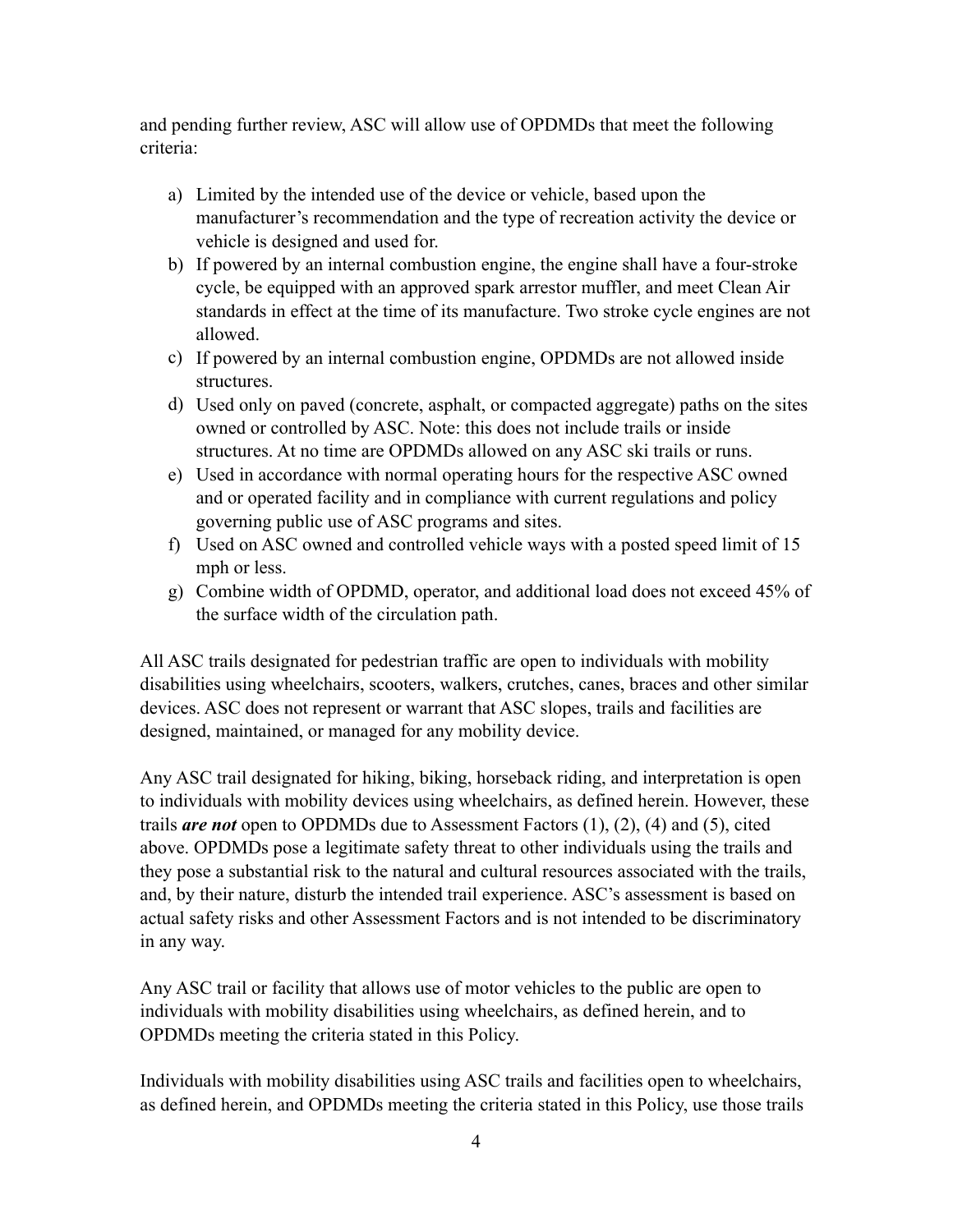and facilities at their own risk. ASC does not represent or warrant that ASC trails and facilities are designed, maintained, or managed for any mobility device. Persons using wheelchairs and OPDMDs shall obey all permanent or temporary closures of terrain, trails, roads and other portions within ASC's ski areas.

Individuals with mobility disabilities are encouraged to contact ASC prior to arrive to determine if their OPDMD is allowed according to the criteria stated in this policy. Upon arriving at the site, individuals with mobility disabilities using OPDMDs must check in at the main ticket office at the respective ski area prior to using the OPDMD on an ASC trail or facility to ensure it is acceptable at that site.

Mountain managers and their designees are authorized to issue, condition, or deny permission for trail or facility access so long as the determination is based on nondisability related factors. Such determinations may include documentable safety, facility or natural resource management purposes, search and rescue operations, weather conditions, and seasonal closures of areas for wildlife protection.

#### **Operator Responsibilities**

Operating a motor vehicle of on ASC owned, leased, or permitted areas, roads, and trails carries a greater responsibility than operating that vehicle in a city or other developed setting. The operator must know and follow all applicable traffic laws as well as show concern for the environment and other user. Misuse of a motor vehicle can lead to the temporary or permanent closure of any designated road, trail, or area. The motor vehicle operator is subject to stated traffic laws and state regulations requiring licensing, registration and operation of the vehicle in question. Motor vehicle use, especially that involving off-road use, involves inherent risks that may result in property damage, serious bodily injury, and possibly paralysis or death to participants. Operators must drive cautiously and anticipate rough surfaces and features such as snow, mud, vegetation, tree roots, and water crossings common to remote conditions. The operator voluntarily assumes full responsibility for the damages, risks and dangers. The operator must take care at all times to protect him or herself and those individuals for which he or she is responsible. Medical assistance may not always be available. Cellular telephones do not work in many parts of ASC's permitted areas. The operator should take sufficient food, water, first aid supplies, and other clothing and equipment appropriate for the conditions and expected weather. A person may be asked to leave ASC property if the device is being operated in an unsafe or disruptive manner, in which case the operator may be subject to arrest and prosecution.

#### **Summer Policy for Service Animals**

ASC supports the use of trained service animals during the Summer Operating season. All service animals must meet current ADA guidelines which include, but are not limited